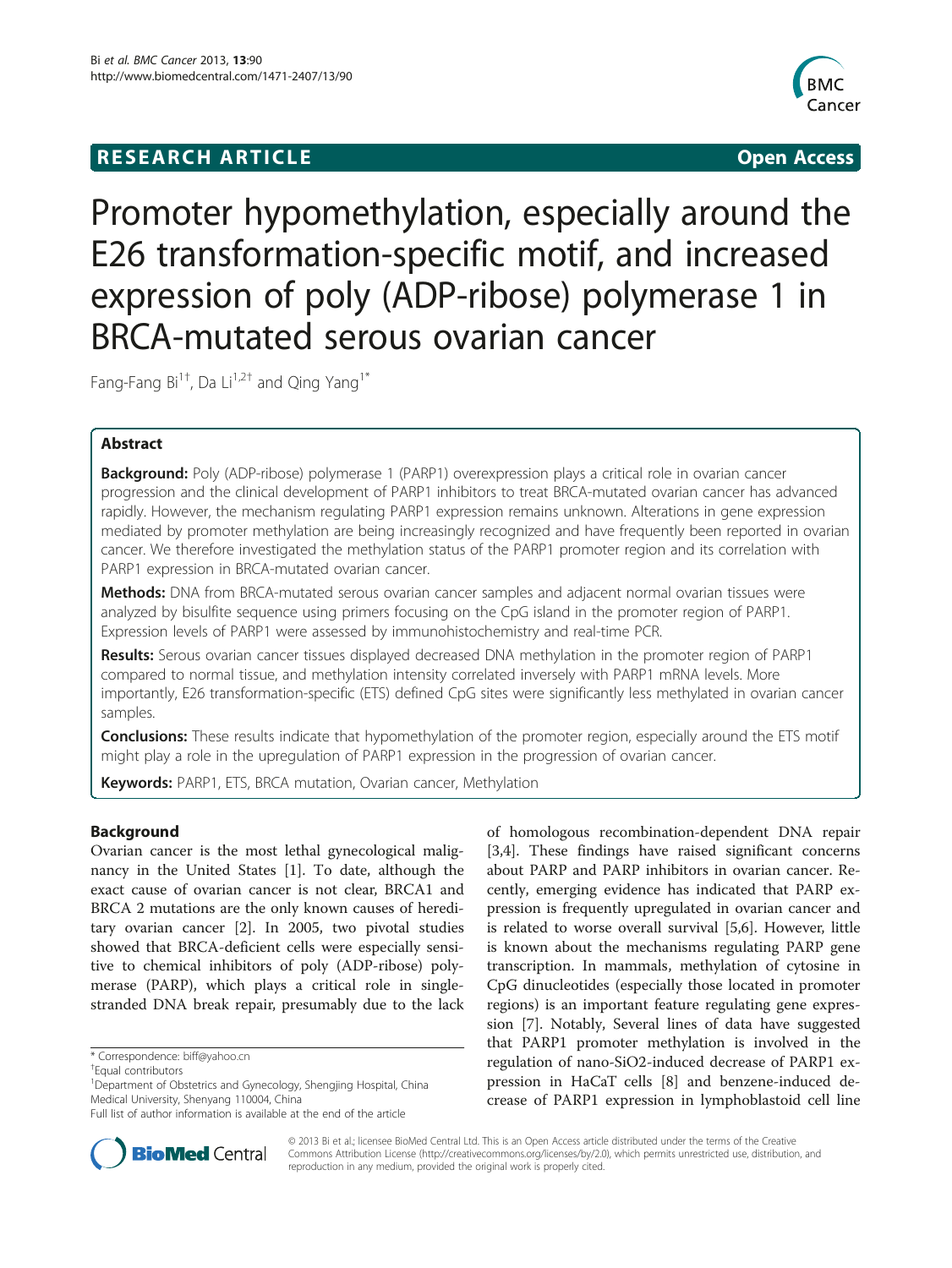F32 [[9\]](#page-4-0). Our present study is the first to analyze DNA methylation patterns in the PARP1 promoter region in BRCA-mutated ovarian cancer, showing that abnormal hypomethylation of this promoter, especially around the E26 transformation-specific (ETS) motif, may be responsible for PARP1 overexpression.

## Methods

## Patients

This study was approved by the Institutional Review Board at China Medical University. Serous ovarian cancer patients were enrolled between 2010 and 2012, and all patients gave informed consent. Fresh tumor samples, adjacent normal ovarian tissues and blood samples were obtained at the time of primary surgery before any chemotherapy or radiotherapy. Hematoxylin and eosin staining of the samples for histopathological diagnosis and grading were determined by three staff pathologists using the World Health Organization criteria. All patients were screened for BRCA1 and 2 mutations by multiplex polymerase chain reaction with complete sequence analysis as previously reported [[10](#page-4-0)-[12](#page-4-0)]. Briefly, genomic DNA isolated from peripheral blood leukocytes were amplified using specific primers and the amplified products were then sequence analyzed. At the end, ten patients were determined to have a BRCA-mutation. Their characteristics are given in Additional file [1.](#page-3-0)

## Real-time quantitative PCR

Total RNA was extracted from the tumor and normal ovarian tissues using Trizol reagents (Invitrogen, Carlsbad, CA) according to the manufacturer's protocol. It was then reverse transcribed using the PrimeScript RT Master Mix kit (TaKaRa, Dalian, China) and amplified by SYBR Premix Ex TaqTM II (TaKaRa) in a Roche LightCycler 2.0 instrument (Roche Diagnostics, Mannheim, Germany). The specific primer sequences were as follows: PARP1: 5'- GAGTCGGCGATCTTGGACC -3' (F) and 5'- TGACCCGAGCATTCCTCG -3' (R); GAPDH: 5'- AGGTGAAGGTCGGAGTCA -3' (F) and 5'- GGTC ATTGATGGCAACAA -3′(R). GAPDH mRNA was amplified as an internal control for normalization of each sample. The PCR cycling conditions were: 45 cycles of 10 s at 95°C, 20 s at 60°C. For all transcripts, the melting curve was obtained after cycling at a stepwise increase in temperature from 55 to 95°C to verify the specificity of amplification. The threshold cycle (Ct) was used to represent the relative mRNA amounts. All samples were analyzed in triplicate using the  $2^{-\Delta\Delta CT}$  method.

## Immunohistochemistry

The standard SP kit (Zhongshan, Beijing, China) was used for immunohistochemical staining. Briefly, serial 4-μm sections were obtained from each paraffin-embedded

tissue block. Following deparaffinization and rehydration, sections were subjected to microwave antigen retrieval. The primary antibody was mouse monoclonal anti-PARP1 (1:100; Santa, Cruz Biotechnologies, USA) and the sections were incubated overnight at 4°C with this antibody. 3, 3'-diaminobenzidine (DAB) was used as the chromogen. Nuclei were counterstained with hematoxylin, and slides were dried and mounted. Negative controls were incubated with phosphate-buffered saline (PBS) instead of the antibody. Immunostaining was evaluated by two independent pathologists, blinded to the identity of subject groups. Area quantification was made with a light microscope at a magnification of  $400 \times$  and analyzed by Image-Pro Plus 6.0 (Media 2 Cybernetics, USA) using PARP1-positive cells.

### Bisulfite sequencing

Genomic DNA extracted from ovarian carcinoma and normal ovarian tissues with a TIANamp Genomic DNA kit (Tiangen biotech, Beijing, China) was subjected to bisulfite conversion using the EZ DNA Methylation-Direct kit (Zymo research, Orange, USA) following the manufacturer's instructions, the conversion efficiency was estimated to be at least 99.6%. It was then amplified by nested PCR. After gel purification, cloning and transformation into E.coli Competent Cells JM109 (TaKaRa), ten positive clones of each sample were sequenced to ascertain the methylation patterns of each CpG locus. The following primers were used: round I, F:  $5'$ - TTGGGAT AGAATAATTAAAG -3' and R: 5'- AACTTTTCCTACA  $ACATCAA$  -3'; and round II, F: 5'- TAGAATAATTA AAGGGGTGG -3' and R: 5'- ACAACATCAACAAAA CCTT  $-3'$ . The conditions were as follows: 95°C for 2 min, 40 cycles of 30s at 95°C, 30s at 56°C and 45 s at 72°C, then 72°C for 7 min.

#### Statistical analysis

The data are presented as mean  $\pm$  SD. Statistical differences in the data were evaluated by paired Student's  $t$ test, and were considered significant at  $P < 0.05$ .

## Results

## PARP1 expression was upregulated in BRCA-mutated ovarian cancer

Real-time PCR and immunohistochemical analysis showed that PARP1 mRNA and protein were overexpressed in ovarian cancer tissues, compared to normal ovarian tissues  $(P < 0.05$ ; each group n = [1](#page-2-0)0; Figure 1A and B).

# BRCA-mutated ovarian cancer tissues displayed a highly hypomethylated ETS motif and promoter region

To investigate PARP1 transcriptional regulation through epigenetic mechanisms, we assessed the essential regulatory region by analyzing changes in the methylation of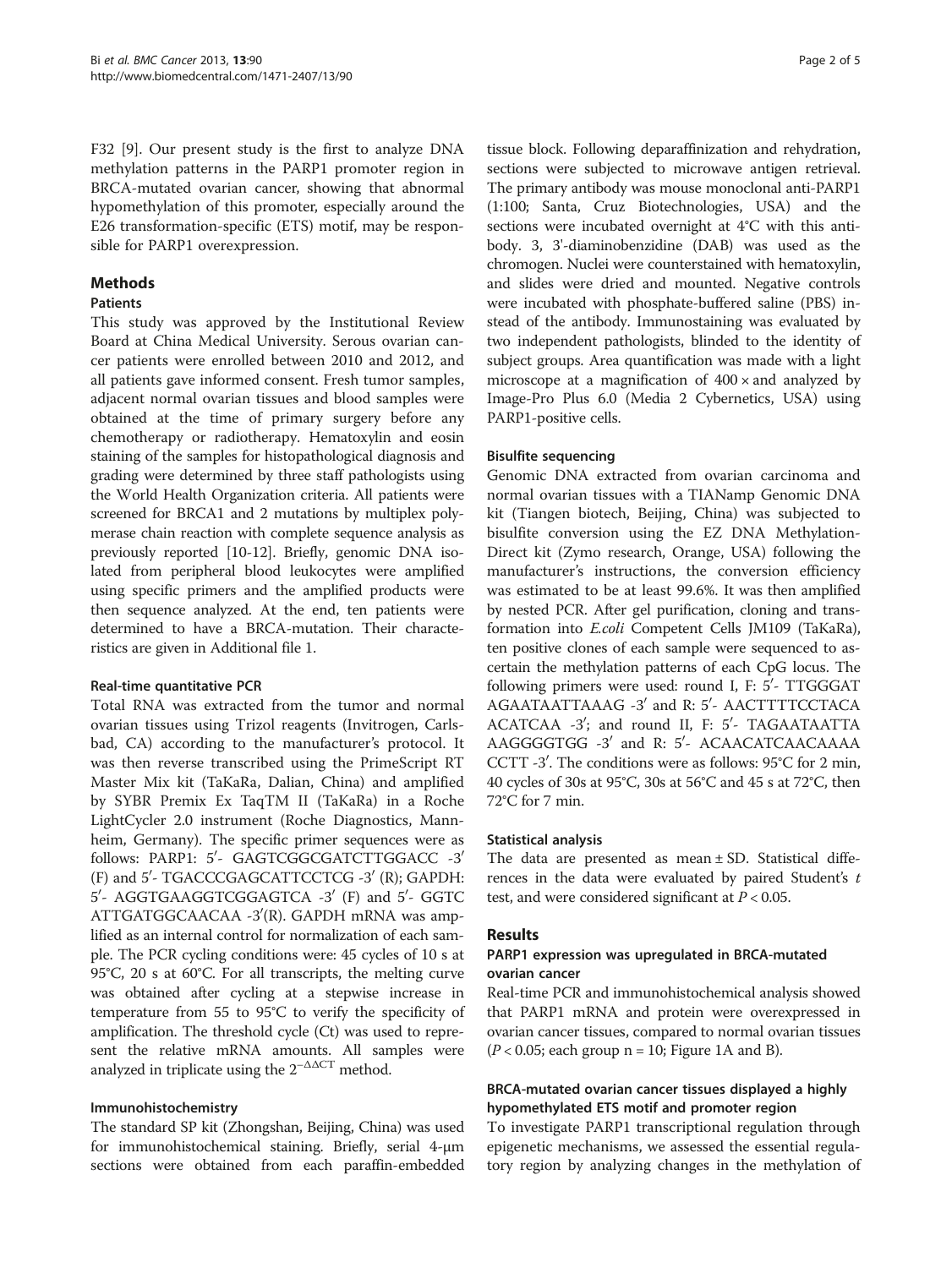<span id="page-2-0"></span>

Figure 1 Overexpression of PARP1 mRNA and protein in BRCA-mutated ovarian cancer. A, Relative PARP1 mRNA levels were measured by real-time quantitative PCR. B i, Sections were subjected to immunostaining for PARP1 in normal and ovarian cancer tissue. Arrow shows positive staining for PARP1 in the nuclei. **B** ii, Summary of the percentages of PARP1-positive cells from the measurements shown in (B i). Bar graphs show mean  $\pm$  SD. Magnification is 400  $\times$ .



Figure 2 Hypomethylation of the ETS motif and promoter region of PARP1 in BRCA-mutated ovarian cancer. A, Location of PARP1 core promoter CpG sites. Genomic coordinates are shown, along with the primer-amplified fragments, GC percentage, location of individual CpG dinucleotides (dashes), CpG island (green bar), and the PARP1 RefSeq gene (exon 1 shown as a blue box and intron shown as an arrowed line). The arrow indicates the transcriptional direction. **B**, Changes of methylation patterns in the core promoter region of PARP1 (each group,  $n = 10$ ). The circles correspond to CpG sites denoted by the black dashes in (A). Closed circles, methylation; open circles, unmethylation. Ten individual clones were sequenced for each sample. Red circles show a methylation of cytosine that located in a CpG within an ETS motif. C, Summary of the promoter DNA methylation pattern in ovarian cancer and normal tissues. The y-axis shows the mean methylation sites (each group n = 10). Red circles show a methylation of cytosine that located in a CpG within an ETS motif. D, Overall methylation percentage within the promoter region from ovarian cancer and normal tissues (each group  $n = 10$ ). E, Correlation between the relative PARP1 mRNA levels and the total number of methylated sites for each sample. Open circles, ovarian cancer tissues. Closed circles, normal ovarian tissues (each group n = 10). \* P < 0.05 ovarian cancer vs. normal tissues.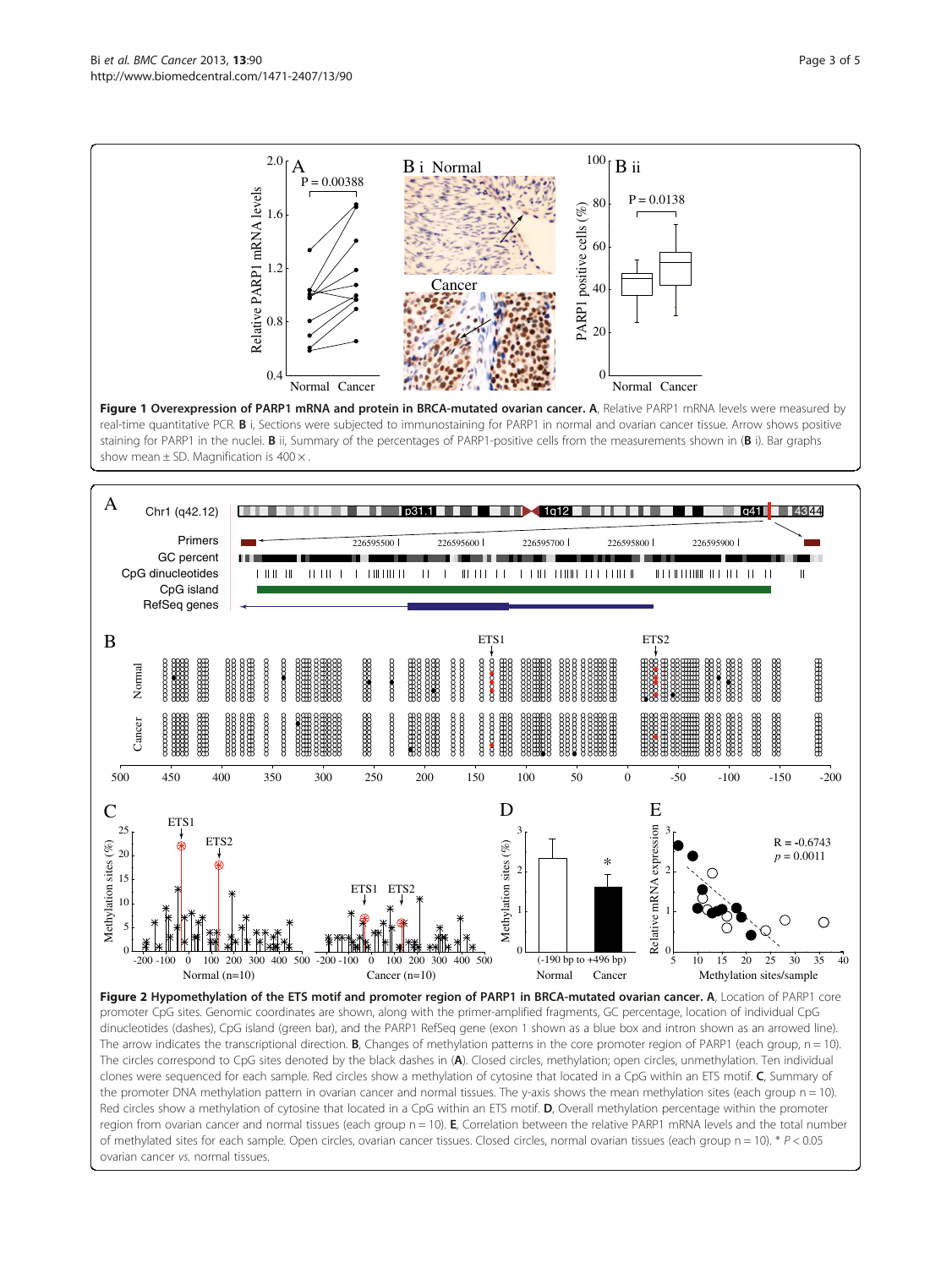<span id="page-3-0"></span>important transcription factor-binding sites. As shown in Figure [2B](#page-2-0) and C, we searched for differences in the DNA methylation pattern between ovarian cancer and normal tissues. Bisulfite sequence analysis showed that ovarian cancer tissues exhibited global hypomethylation, especially around the ETS motif. The total percentage of promoter methylated sites in this region (−190 to +496) was significantly decreased in ovarian cancer compared to normal tissues ( $P < 0.05$ ; Figure [2D](#page-2-0)). In addition, we noted a significant negative correlation between PARP1 mRNA levels and the total number of methylated sites in both ovarian cancer and normal tissues (Figure [2E](#page-2-0)).

### **Discussion**

DNA methylation is an epigenetic phenomenon known to play a critical role in regulating gene expression through interference with the binding of specific transcription factors to recognition sites in promoters [[13](#page-4-0)]. ETS is one of the largest transcription factor families and has a highly conserved DNA-binding domain that recognizes a common sequence motif,  $5'(C/A)$  GGA  $(A/T)$  -3' [[14](#page-4-0)], which is widely distributed in the PARP1 promoter [\[15](#page-4-0)]. The present study showed that BRCA-mutated ovarian cancer displayed a relatively hypomethylated PARP1 promoter, but significantly higher methylation as noted particularly around the ETS motif in normal ovarian tissue. Therefore, we speculate that the important mechanism underlying increased PARP1 expression might be related to the abnormal methylation of CpG sites in the ETS motif, thereby affecting the binding of ETS transcription factors. Previous studies have shown that ETS transcription factors may be key mediators in regulating PARP expression [\[15\]](#page-4-0). Furthermore, an increasing amount of evidence suggests that ETS transcription factors are important regulators of the tumorigenic properties of ovarian cancer cells [\[16\]](#page-4-0) and correlate poor survival in serous ovarian carcinoma [\[17](#page-4-0)]. Based on these findings, there are some interesting issues that need to be considered in future studies. PARP1 can enhance DNA methyltransferase 1 (DNMT1) expression by maintaining the unmethylated state of the DNMT1 promoter [[18](#page-4-0)], so it can be predicted that up-regulation expression of DNMT1 may be beneficial in resisting genome-wide demethylation during the progression of ovarian cancer. Moreover, PARP1, as the protein component of chromatin, controls transcription through affecting the chromatin structure [[19](#page-4-0)]. Therefore, PARP1 overexpression may constitute a specific epigenetic mark in BRCA-mutated ovarian cancer. Another report indicated that hypermethylation of the BRCA1 promoter correlated with gene inactivation in sporadic breast and ovarian tumors, as inherited BRCA1 mutations [\[20\]](#page-4-0). Thus, it is important for future studies to analyze DNA methylation patterns of the PARP1 promoter in the DNA methylationassociated inactivation of the BRCA1 gene in ovarian cancer.

#### Conclusions

Our results indicate that the biological effects of ETS in ovarian cancer might be mediated by the hypomethylated ETS motif, which induces the high expression of PARP1. Therefore, further studies are required to identify how the methylation of ETS affects PARP1 transcription and whether other factors could cooperate with ETS in controlling PARP1 gene expression. If we can clarify the mechanism behind high PARP1 expression from an epigenetic point of view, a more specific epigenetic therapy could be developed for ovarian cancer.

## Additional file

[Additional file 1:](http://www.biomedcentral.com/content/supplementary/1471-2407-13-90-S1.doc) Clinical characteristics for the 10 BRCA-mutated serous ovarian cancer patients.

#### Abbreviations

PARP: Poly (ADP-ribose) polymerase; ETS: E26 transformation-specific; DNMT1: DNA methyltransferase 1.

#### Competing interests

The authors declare that they have no competing interests.

#### Authors' contributions

QY conceived the study. FFB and DL carried out data acquisition and interpretation. QY, FFB and DL drafted the manuscript. All authors read and approved the final manuscript.

#### Author details

<sup>1</sup>Department of Obstetrics and Gynecology, Shengjing Hospital, China Medical University, Shenyang 110004, China. <sup>2</sup>Department of Physiology Institute of Basic Medical Sciences, China Medical University, Shenyang 110001, China.

#### Received: 26 June 2012 Accepted: 25 February 2013 Published: 26 February 2013

#### References

- 1. Siegel R, Naishadham D, Jemal A: Cancer statistics 2012. CA Cancer J Clin 2012, 62:10–29.
- 2. Pruthi S, Gostout BS, Lindor NM: Identification and Management of Women With BRCA Mutations or Hereditary Predisposition for Breast and Ovarian Cancer. Mayo Clin Proc 2010, 85:1111–1120.
- Bryant HE, Schultz N, Thomas HD, Parker KM, Flower D, Lopez E, Kyle S, Meuth M, Curtin NJ, Helleday T: Specific killing of BRCA2-deficient tumours with inhibitors of poly(ADPribose) polymerase. Nature 2005, 434:913–917.
- 4. Farmer H, McCabe N, Lord CJ, Tutt AN, Johnson DA, Richardson TB, Santarosa M, Dillon KJ, Hickson I, Knights C, Martin NM, Jackson SP, Smith GC, Ashworth A: Targeting the DNA repair defect in BRCA mutant cells as a therapeutic strategy. Nature 2005, 434:917–921.
- Barnett JC, Bean SM, Nakayama JM, Kondoh E, Murphy SK, Berchuck A: High poly (adenosine diphosphate-ribose) polymerase expression and poor survival in advanced-stage serous ovarian cancer. Obstet Gynecol 2010, 115:49–54.
- 6. Brustmann H: Poly(adenosine diphosphate-ribose) polymerase expression in serous ovarian carcinoma: correlation with p53, MIB-1, and outcome. Int J Gynecol Pathol 2007, 26:147–153.
- 7. Suzuki MM, Bird A: DNA methylation landscapes: provocative insights from epigenomics. Nat Rev Genet 2008, 9:465–476.